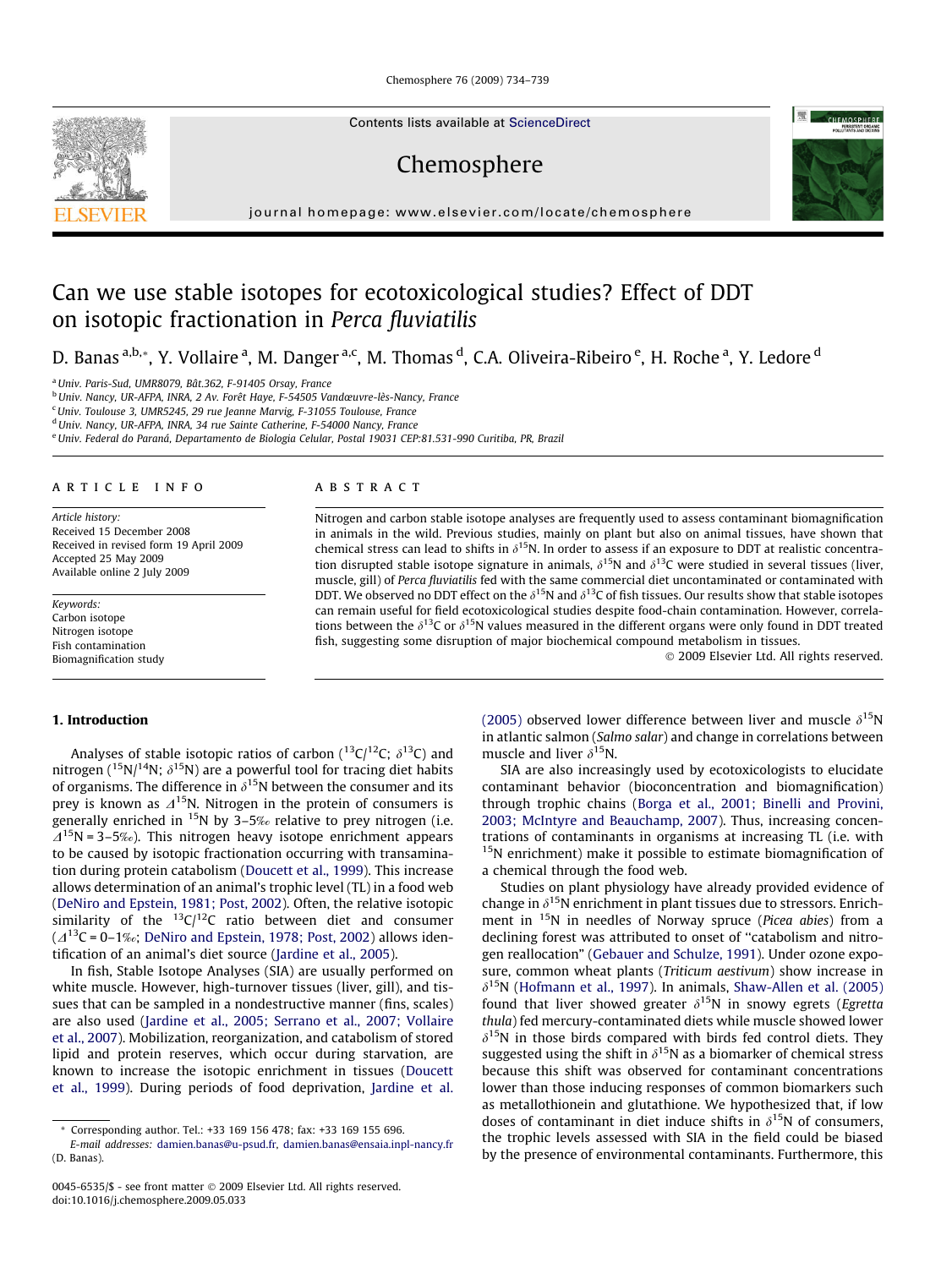<span id="page-1-0"></span>shift could cast doubt on conclusions of some studies on biomagnification based on SIA results. [Ramos et al. \(2009\)](#page-5-0) observed increasing Hg concentrations in tissues of Cory's shearwater (Calonectris diomedea) having the highest  $\delta^{15}N$ . They suggested that this increase in Hg concentrations was due to differences in trophic ecology since Hg can be biomagnified and originate from dietary input. Another hypothesis could be that Hg disrupts nitrogen fractionation in tissues of shearwater as observed in egrets [\(Shaw-Allen](#page-5-0) [et al., 2005\)](#page-5-0). In lakes, [Vander Zanden and Rasmussen \(1996\),](#page-5-0) showed a correlation between increasing PCB concentrations and high  $\delta^{15}N$  in trout, concluding that PCB concentrations increased with trophic level of trout. Another hypothesis could be that PCB change nitrogen metabolism in trout tissue and alter isotopic fractionation.

Because of their persistence, some organic pollutants are present in almost all ecosystems. DDT (1,1,1-trichloro-2,2-bis(p-chlorophenyl)ethane) was a pesticide widely used over several decades. Despite this compound having been banned in many developed countries, DDT is still detected in most ecosystems because of its persistence [\(Simonich and Hites, 1995\)](#page-5-0). [Bunyan et al.](#page-5-0) [\(1970\),](#page-5-0) studying the Japanese quail (Coturnix japonica), showed that DDT interfered with protein metabolism in liver. [Leffler](#page-5-0) [\(1975\)](#page-5-0) reported increased metabolic rate, decreased muscular coordination, inhibited autotomy reflex, and reduced carapace thickness/width ratio in juvenile blue crabs (Callinectes sapidus) fed DDT contaminated food. [Ramalingam and Ramalingam](#page-5-0) [\(1982\)](#page-5-0) reported that the chronic effect of DDT on glycogen utilization in Mozambique tilapia (Oreochromis mossambicus) led to the use of liver and muscle proteins as energy sources.

Because of the intensive proteolysis induced by DDT in liver and muscle, and of its presence in almost all ecosystems, we tested whether DDT, at a concentration expected to occur in the natural environment, could increase the  $\delta^{15}$ N and the  $\delta^{13}$ C of these tissues, and consequently distort conclusions obtained from field studies using SIA. In this case, observations of increased  $\delta^{15}N$  at increased DDT concentrations could be due to a disruption of nitrogen fractionation induce by DDT rather than an increase in DDT concentrations with increasing trophic levels. As for nutritional stresses, inducing increases in  $15N$  that can be tissue specific and leading to changes in correlations between  $\delta^{15}N$  in muscle and liver [\(Jar](#page-5-0)[dine et al., 2005\)](#page-5-0), we hypothesized that DDT may affect primarily tissues with higher turnover rate (i.e. liver and gill) thereby disturbing the correlation of  $\delta^{15}N$  between tissues.

In this study we fed Eurasian perch (P. fluviatilis) with controlled commercial diet (CD) and with CD contaminated with DDT (CD\* ). The two main goals of our study were:

- To assess whether a diet contaminated with DDT at concentrations similar to those found in natural prey items induced disruption of  $\delta^{15}N$  and  $\delta^{13}C$  in three tissues (gill, liver, and white muscle) having different turnover rates.
- To test whether changes in  $\delta^{15}N$  and  $\delta^{13}C$  correlations between tissues (e.g. liver vs. muscle) could also be affected by chemical stress altering nitrogen and carbon metabolism in a specific tissue.

#### 2. Materials and methods

Eurasian perch (*P. fluviatilis*) with a mean weight of  $2.1 \pm 0.1$  g were harvested in Lake Neuchâtel (Switzerland). Fish were reared under constant temperature and photoperiod conditions  $(T = 20 -$ 22 °C, 12 h light: 12 h dark) in a recirculating system tank with water purified by a series of filtration treatments including UV and bio-filters. Fish were fed daily on a commercial diet (CD) (BioMar Bioptimal, 46% protein and 11% lipid) made up of fish meal, soy cake, wheat, horse beans, field peas, corn and wheat gluten, fish oil, supplemented with vitamins, minerals and antioxidants (ethoxyquin). Fish received food in the form of dry pellets of different sizes according to fish size ([Fontaine et al., 2006](#page-5-0)).

## 2.1. Experimental design

Forty-eight fish were randomly assigned to six 180-L fish tanks (eight fish per tank) and acclimatized for 10 d. Two treatment groups of three fish tanks each (''Control" and ''DDT") were established. Two random fish were removed from each tank and weighed and measured at the beginning of the experiment (Table 1,  $t_0$ ). Temperature, pH, dissolved oxygen saturation (DO),  $NH_4^+$ ,  $NO_2^-$ ,  $NO_3^$ were monitored and recorded three times a week. Throughout the 45-d experiment, these parameters were held constant across all treatments: temperature =  $22.3 \pm 0.8$  °C, pH =  $7.5 \pm 0.2$ , DO = 91.79 ± 2.03% sat,  $NH_4^+ < 0.06$  mg L<sup>-1</sup>, NO<sub>2</sub>  $< 0.03$  mg L<sup>-1</sup> ,  $\mathsf{NO_3^-} < 50 \mathsf{~mg}~\mathsf{L}^{-1}$ . In "Control" tanks, fish were fed 10 g kg $^{-1}$  d $^{-1}$ of CD dry pellets without DDT  $\left($  <0.03 mg kg<sup>-1</sup> lipid weight). In ''DDT" tanks, fish were fed with the same CD dry pellets contaminated with DDT (3.4 mg  $kg^{-1}$  lipid weight). This is a realistic concentration, similar to levels of contamination found in top piscine predators in natural habitats ([Falandysz et al., 2004; EPA, 2006\)](#page-5-0). The duration of our experiment was fixed at 45 d in order that almost all muscle proteins can be renewed ([Sakano et al., 2005](#page-5-0)). During the first week of experiment, one fish died in each treatment (''Control 1" and ''DDT 2" tanks). At the end of the experiment, all fish  $(n = 34)$  were starved for 48 h to empty the gastrointestinal tracts, before being sacrificed and stored at  $-20\,^{\circ}\textrm{C}$  until analyses.

#### 2.2. Analytical methods

Isotopic analyses were carried out on lipid free fractions of three different tissues with different turnover rates ([Haschmeyer and](#page-5-0) [Smith, 1979\)](#page-5-0): muscle, liver, and gill. Lipids have more negative  $\delta^{13}$ C values than other major biochemical compounds in animal tissues [\(Sotiropoulos et al., 2004](#page-5-0)) and are often removed in ecological studies to avoid discrepancies in  $^{13}$ C depletion due to variation in lipid content between tissues [\(Persson et al., 2007](#page-5-0)). Lipid extraction from fish tissue has been found to either have no effect on  $\delta^{13}C$ and  $\delta^{15}$ N values [\(Graham et al., 2007](#page-5-0)) or lead to very small isotope shifts [\(Sotiropoulos et al., 2004; Ingram et al., 2007](#page-5-0)). During our study, lipids were removed to be consistent with methods applied to field studies using an accelerated solvent extraction (ASE200) System (Dionex, Voisins le Bretonneux, France). Soft tissues were introduced into a 33 mL ASE cell and the extraction was then performed using dichloromethane: methanol  $(2:1 \text{ v/v})$  as solvent and under the conditions described by [Toschi et al. \(2003\)](#page-5-0) – temperature:  $120 °C$ ; pressure:  $100$  bar; heat time: 6 min; static time: 10 min; flush volume: 60%; purge time: 120 s; 2 cycles. The

Table 1

Morphometric data (arithmetic mean ± SD) of fish sampled at the beginning of the experiment from the six tanks  $(t_0)$ , at the end of the experiment from the three "Control" tanks ("Control" 1, 2, and 3) and from the three treated tanks ("DDT" 1, 2, and 3).

|                                           | n           | Length                                                   | Weight                                                        |
|-------------------------------------------|-------------|----------------------------------------------------------|---------------------------------------------------------------|
| $t\Omega$                                 | 12          | $17.1 \pm 0.80$                                          | $95.55 \pm 14.36$                                             |
| "Control 1"<br>"Control 2"<br>"Control 3" | 5<br>6<br>6 | $17.93 \pm 0.95$<br>$18.01 \pm 0.59$<br>$18.18 \pm 0.53$ | $113 \pm 17.94$<br>$121.5 \pm 10.81$<br>$126.42 \pm 11.38$    |
| "DDT 1"<br>"DDT 2"<br>"DDT 3"             | 6<br>5<br>6 | $17.85 \pm 1.17$<br>$18.48 \pm 1.29$<br>$18.26 \pm 1.23$ | $121.5 \pm 31.95$<br>$124.17 \pm 37.99$<br>$123.17 \pm 36.32$ |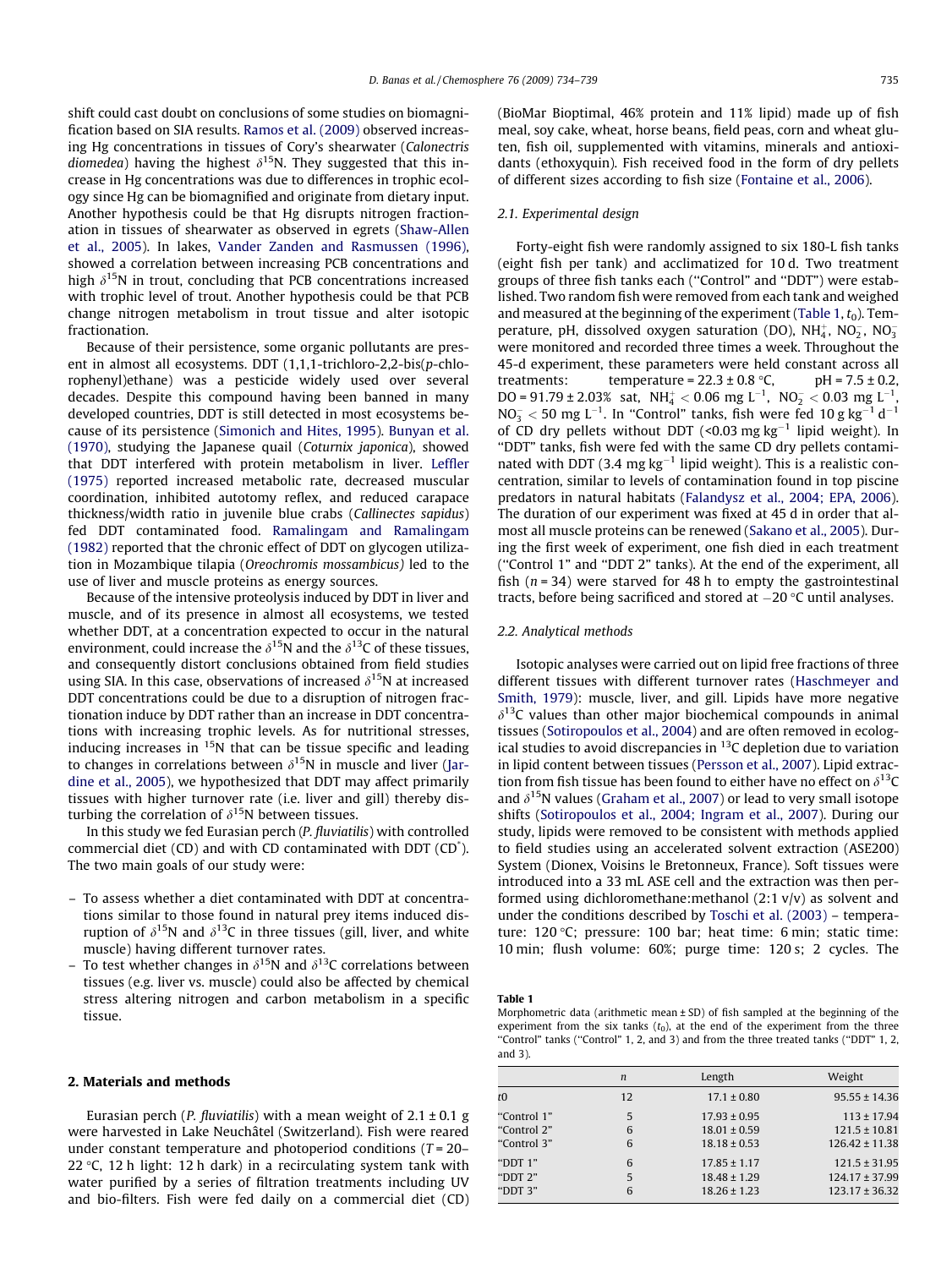<span id="page-2-0"></span>lipid-free residues were freeze-dried and powdered. One milligram powder sub-samples were packed into  $3.3 \times 5$  mm tin capsules for stable isotope measurements. Mass spectrometer analyses were carried out using a continuous flow isotope ratio mass spectrometer (VG Optima; Model NA-1500, Carlo Erba). Analytical temperatures were:  $1020 °C$  oxidation; 700 °C reduction; and 50 °C oven (column). Stable isotope abundances were expressed in  $\delta X$  notation as the deviation from reference in parts per thousand (‰) according to the following equation:

$$
\delta X = \left[\left(\frac{R_{\textit{sample}}}{R_{\textit{reference}}}\right) - 1\right] \times 1000
$$

where  $R_{sample} = X/X'$  of the sample, and  $R_{reference} = X/X'$  of the reference. X and X' represent the abundances for heavier and lighter isotopes, respectively. The R<sub>reference</sub> values were based on the PeeDee Belemnite (PDB) for <sup>13</sup>C and atmospheric N<sub>2</sub> (AIR) for <sup>15</sup>N.

Organic internal references were used to evaluate analytical error: glutamic acid for carbon (%C = 40.78%,  $\delta^{13}$ C =  $-28.06\%$ ) and atropine for nitrogen (%N = 4.91,  $\delta^{15}$ N = 19.92‰). Precisions for  $\delta^{13}$ C and  $\delta^{15}$ N, based on the standard deviation of internal reference replicates, were better than 0.2‰ and 0.3‰, respectively.

### 2.3. Calculations and statistics

Statistical analyses were performed using R version 2.4.1 (R [Development Core Team, 2006](#page-5-0)). Computations were carried out using R's languages from the 'lm' and 'nlme' libraries. Differences in  $\delta^{13}$ C and  $\delta^{15}$ N between treatments were compared using mixed effects model ANOVA with treatment (''Control" vs. ''DDT") as fixed effect and tanks as random effect, nested within treatment. Differences among fish from the six fish tanks, in final length and final weight, were compared using ANOVA. Differences in  $\delta^{13}C$  and  $\delta^{15}$ N  $\delta$  between tissues or between tissues and diet, were compared using the Tukey HSD test. To evaluate relationships between isotopic signatures measured in the different organs, we carried out correlation analyses using the Pearson correlation test with Bonferroni correction taking into account all fish treated as independent replicates. Differences between Standard Deviations (SD) were tested using the Fischer test.

# 3. Results

No significant tank effect was observed. Analyses of CD pellets and CD pellets contaminated with DDT (CD\* ) showed no difference in  $\delta^{15}N$  (7.02 ± 0.16 vs. 7.16 ± 0.12),  $\delta^{13}C$  (-22.23 ± 0.14 vs. -22.02 ± 0.08), and C/N ratios (4.87 ± 0.18 vs. 4.81 ± 0.08). After 45 d of exposure, the increase in fish weight was not significantly different between treatments and reached 26% and 29% of initial weight in "Control" and "DDT" tanks, respectively ([Table 1](#page-1-0)). Based on SD comparisons, at the end of the experiment, weights of treated fish were significantly more variable than weights of untreated fish (Fischer test;  $p < 0.05$ ). The  $\delta^{15}$ N signature was not significantly different between treatments (''DDT" and ''Control") for gill  $(p = 0.981)$ , liver  $(p = 0.917)$ , and white muscle  $(p = 0.370)$  (Fig. 1), nor was the  $\delta^{13}$ C for these three organs (p = 0.264, 0.093 and 0.983, respectively), and the variabilities of  $\delta^{15}N$  and  $\delta^{13}C$  were not significantly different between treatments (Fischer test;  $p > 0.05$ ).

All fish tissues (in ''Control" and ''DDT" tanks) were significantly enriched in  $^{15}N$  and  $^{13}C$  relative to the diet (Fig. 1), with highest  $^{15}N$ enrichments in white muscle ( $\Delta$ <sub>muscle-CD</sub> = 3.04‰ in "Control" and  $\Delta_{\rm muscle-CD}^*$  = 2.84‰ in "DDT"), followed by gill ( $\Delta_{\rm girl-CD}$  = 2.39‰ in "Control" and  $\Delta_{\text{gill-CD}}^* = 2.27\%$  in "DDT") then liver  $(\Delta_{\text{liver-CD}} = 1.56\%$  in "Control" and  $\Delta_{\text{liver-CD}}^* = 1.37\%$  in "DDT"), the three tissues differing significantly in  $\delta^{15}N$  (p < 0.001). For



Fig. 1. Arithmetic mean (±SD)  $\delta^{15}N$  and  $\delta^{13}C$  in lipid-free tissues (n = 17) and diet  $(n = 6)$  of Eurasian perch. Values that share the same letter do not differ significantly (Tuckey HSD test:  $n > 0.05$ ).

<sup>13</sup>C, the highest enrichments were measured in gill ( $\Delta$ <sub>gill-CD</sub> = 2.96‰ in "Control" and  $\Delta_{\text{gill-CD}}^*$  = 2.64‰ in "DDT") and white muscle (2.85‰ and 2.64‰, respectively). Liver showed significantly lower  $\delta^{13}$ C than either white muscle (1.43‰ less in "Control" and 0.93‰ less in ''DDT" tanks) or gill (1.54‰ less in ''Control" and 0.93‰ less in "DDT" tanks). No significant difference ( $p > 0.75$ ) was found between  $\delta^{13}$ C of gill and white muscle.

No significant correlation in stable isotope signatures between tissues was found for the ''Control" fish [\(Figs. 2 and 3](#page-3-0)). For the treated fish, the gill  $\delta^{15}N$  was correlated with the white muscle  $\delta^{15}N$  $(r = 0.65; n = 17 p = 0.004; Fig. 2d)$  $(r = 0.65; n = 17 p = 0.004; Fig. 2d)$  $(r = 0.65; n = 17 p = 0.004; Fig. 2d)$  and with the liver  $\delta^{15}N$  $(r = 0.69; n = 17 p = 0.002; Fig. 2e)$  $(r = 0.69; n = 17 p = 0.002; Fig. 2e)$  $(r = 0.69; n = 17 p = 0.002; Fig. 2e)$ . In the treated fish, we also observed significant relationships for  $\delta^{13}$ C between gill and muscle  $(r = 0.49; n = 17 p = 0.043; Fig. 3d)$  $(r = 0.49; n = 17 p = 0.043; Fig. 3d)$  $(r = 0.49; n = 17 p = 0.043; Fig. 3d)$ . Independently of the tissue and/or the treatment,  $\delta^{15}N$  was never correlated with  $\delta^{13}C$ .

## 4. Discussion

After 45 d exposure, no significant difference was observed in weight and length between perch from ''Control" or ''DDT" treatments. Weights of perch from ''DDT" treatment were significantly more variable than weights of perch from ''Control" treatment. Among the individuals of a population exposed to a contaminant, at the beginning of the exposure, only the most sensitive individuals exhibit symptoms such as reduction of food intake ([Ramade,](#page-5-0) [2007\)](#page-5-0). We can hypothesize that if most sensitive fish consumed less food, these pellets were consumed by the more resistant ones. This difference in rate of food consumption might explain the greatest mass variability among the fish exposed to ''DDT" treatment. This hypothesis implies that concentration used was possibly too low to have an effect on the most resistant fish.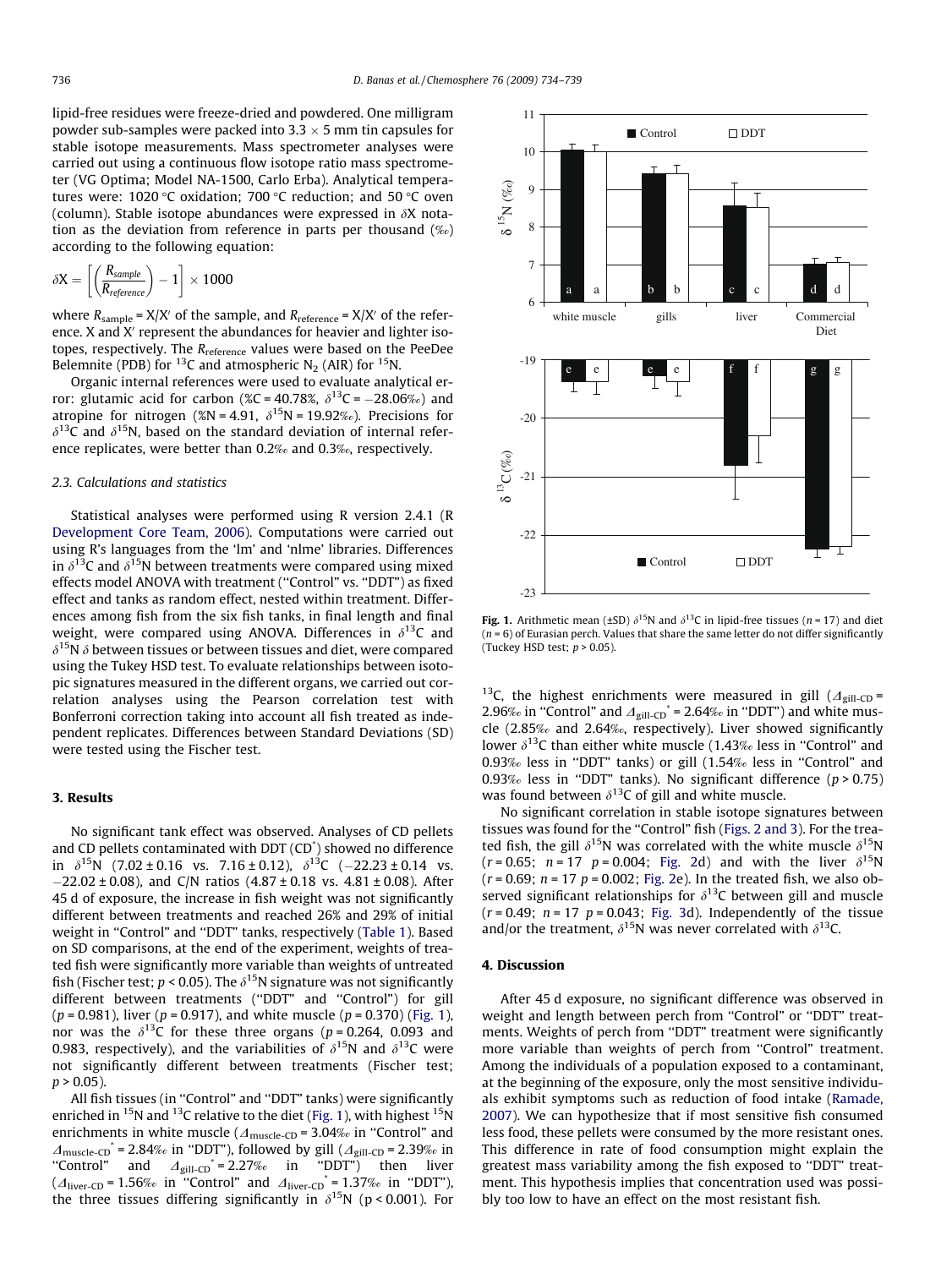<span id="page-3-0"></span>

Fig. 2. Relationships between  $\delta^{15}N$  of muscle, liver and gill in fish reared in "Control" and "DDT" tanks (n = 17; r = Pearson coefficient; p = p value).



Fig. 3. Relationships between  $\delta^{13}$ C of muscle, liver and gill in fish reared in "Control" and "DDT" tanks (n = 17; r = Pearson coefficient; p = p value).

For both treatments, the  $\delta^{13}$ C and  $\delta^{15}$ N values significantly differed between organs. Liver  $\delta^{13}$ C and  $\delta^{15}$ N were depleted compared with white muscle (difference of 1.48‰ and 1.47‰, respectively, in "Control" vs. 1.47‰ and 0.93‰, respectively, in "DDT"). [Pinnegar](#page-5-0) [and Polunin \(1999\)](#page-5-0) studying the rainbow trout (Oncorhynchus mykiss) found that  $\delta^{13}C$  and  $\delta^{15}N$  in muscle were respectively 1.92‰ and 1.15‰ higher than in liver. [Jardine et al. \(2005\)](#page-5-0) showed a reduction of these inter-tissue differences in starved fish.

In studied perch,  $\Delta^{15}N$  and  $\Delta^{13}C$  ranged from 1.37‰ to 3.04‰ and from 1.43‰ to 2.96‰, respectively. These enrichments were in the range of values observed by [Post \(2002\)](#page-5-0) in aquatic food web, ranging from 0.5‰ to 5‰ for  $\varDelta^{15}$ N and from  $-3$ ‰ to 3.5‰

for  $\Delta^{13}$ C. However, the <sup>15</sup>N enrichments we observed were lower than the mean  $\Delta^{15}$ N value (i.e. 3.4‰) estimated from the literature ([Post, 2002](#page-5-0)) whereas the  $^{13}$ C enrichments were in the upper part of the range. Our enrichments in <sup>13</sup>C were consistent with  $\Delta$ <sup>13</sup>C observed on the same species by [Vollaire et al. \(2007\)](#page-5-0). These authors found  $\Delta^{13}$ C between 3.44‰ and 5.98‰, depending on the tissues of P. fluviatilis feeding on commercial diet with a constant composition.

As the use of muscle and liver proteins as energy source in tilapia (O. mossambicus) exposed to DDT was shown by [Ramalingam](#page-5-0) [and Ramalingam \(1982\),](#page-5-0) we could fear that this metabolic disruption could lead to increase nitrogen fractionation in muscle and/or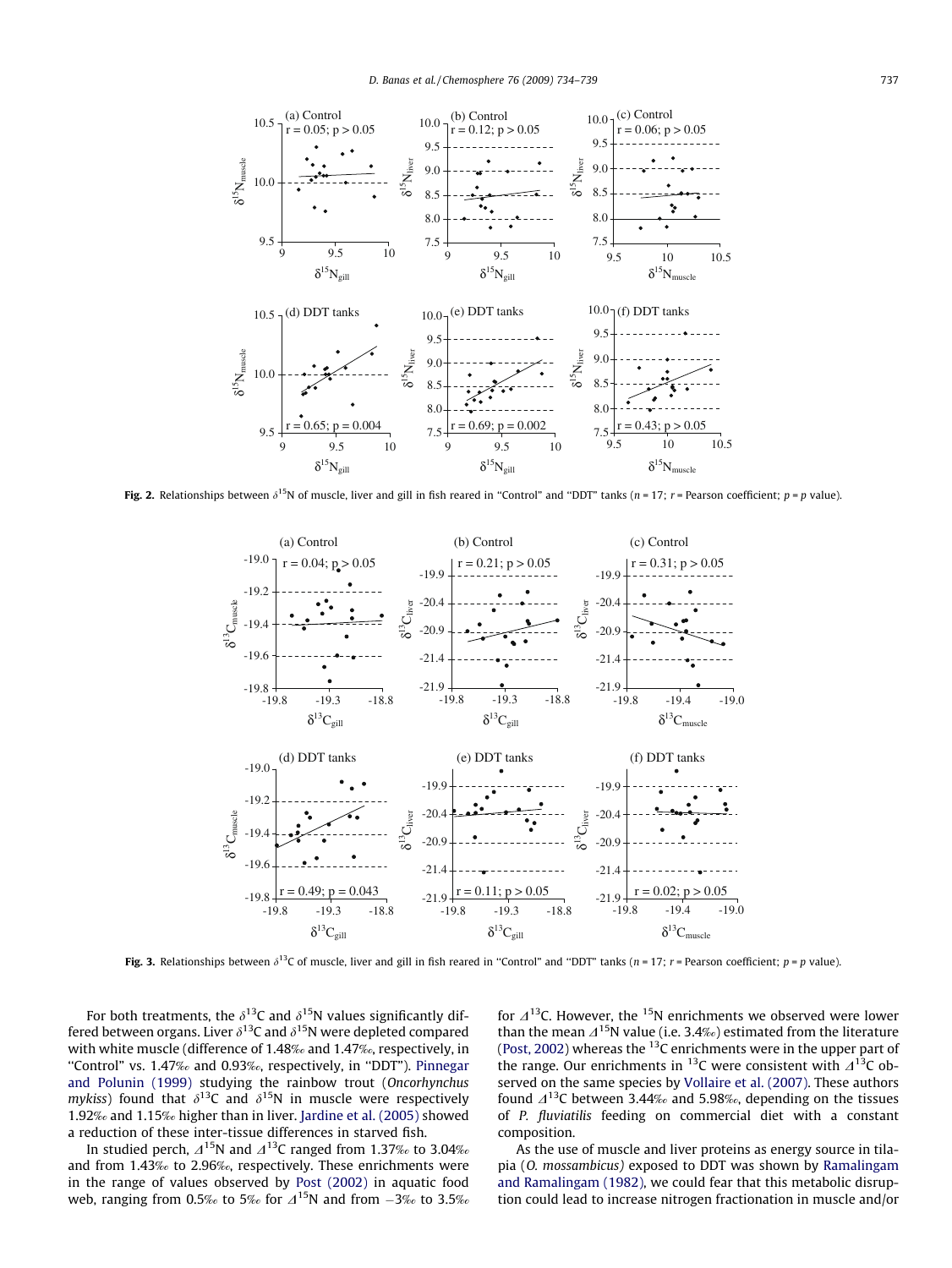liver in fish exposed to DDT and to disruption of relationships between  $\delta^{15}N$  of muscle and that of liver or of other tissue. The comparison of  $\Delta^{15}N$  and  $\Delta^{13}C$  of perch between the two treatments showed that  $^{13}$ C and  $^{15}$ N enrichments in fish tissues were not significantly altered by food contaminated with DDT ([Fig. 1\)](#page-2-0). These results indicated that disruption of nitrogen isotopic fractionation observed by [Shaw-Allen et al. \(2005\),](#page-5-0) as a result of exposure to a heavy metal (Hg), should not necessarily be generalized to exposure to organic contaminants such as DDT. [Shaw-Allen et al.](#page-5-0) [\(2005\)](#page-5-0) found a significant difference in the  $\Lambda^{15}N_{\rm consumer-diet}$  of muscle and acid-soluble fraction of the liver in E. thula when fed food contaminated with mercury (0.39 mg kg $^{-1}$  of fresh weight) versus food less contaminated (0.16 mg kg $^{-1}$  of fresh weight). These results were in line with previously reported data on  $\delta^{15}$ N increases in plants exposed to stressors ([Gebauer and Schulze, 1991;](#page-5-0) [Hofmann et al., 1997\)](#page-5-0).

According to [Shaw-Allen et al. \(2005\)](#page-5-0), stressors that alter the relative rates of protein degradation and synthesis within organisms can influence the relative abundance of nitrogen stable isotopes in proteins of affected tissue. Disruption of protein metabolism by DDT has been described by several authors [\(Bunyan](#page-5-0) [et al., 1970; Leffler, 1975](#page-5-0)). [Ramalingam and Ramalingam \(1982\)](#page-5-0) observed a decrease of 41% of liver proteins and 49% of muscle proteins in tilapia (O. mossambicus) after seven days of exposure to DDT at 10  $\mu$ g L<sup>-1</sup>. Although the concentration used in the present study was five times higher than that interfering with protein metabolism  $(0.8 \text{ mg kg}^{-1})$  in crab  $(C. \text{ sapidus; Leftler, 1975})$ , and above the maximum concentrations recorded in situ in natural prey of perch [\(Easton et al., 2002; Minh et al., 2006](#page-5-0)), we observed no change in  $\delta^{15}N$  of perch tissues (gill, liver, muscle). The concentration tested in the present study was higher or close to maximal concentrations recorded in perch and top-predator fish (i.e. <1 mg kg<sup>-1</sup> in *P. fluviatilis* from the Baltic Sea and <2 mg kg<sup>-1</sup> in North American Great Lakes top predator fish; [Falandysz et al.,](#page-5-0) [2004; EPA, 2006\)](#page-5-0). Therefore, despite the presence of this contaminant in almost all ecosystems, our results provide no clear challenge to the use of SIA for assessing the trophic level of top-predator fish such as perch, even if they are exposed to DDT.

At the end of our experiment, we did not assess DDT concentrations in tissues of studied fish fed with contaminated pellets CD\* . Preliminary studies of [Macek et al. \(1970\)](#page-5-0) and [Warlen et al.](#page-5-0) [\(1977\)](#page-5-0) showed DDT bioaccumulation in top-predators fish feeding on prey less contaminated than our CD\* . After a 90 d exposure period over 90% of food-derived DDT was accumulated by rainbow trout (O. mykiss) feeding on contaminated food containing 0.2 or 1.0 mg DDT  $kg^{-1}$  [\(Macek et al., 1970\)](#page-5-0). When [Warlen et al. \(1977\)](#page-5-0) fed atlantic menhaden (Brevoortia tyrannus) with food containing DDT marked with <sup>14</sup>C, fish assimilated and retained between 17% and 27% of the cumulative dose from food containing between 0.58 and 93  $\mu$ g kg $^{-1}$  of DDT.

In this experiment perch were sacrificed and analyzed after 45 d of treatment. [Sakano et al. \(2005\)](#page-5-0) observed, after 40 d, a 80% turnover of muscle proteins of sockeye salmons (Oncorhynchus nerka) weighing 71–170 g. Consequently, even for muscle tissues showing a lower turnover rate than liver and gill ([Haschmeyer and Smith, 1979; Tieszen et al., 1983; Gaston and](#page-5-0) [Suthers, 2004\)](#page-5-0), the duration of our experiment should have been sufficient for renewal of the majority of the tissue and to observe any effect induced by chemical stress. However, there is still the possibility that the majority of tissue growth occurred before DDT accumulation to levels resulting in adverse effect. This allows the possibility that accumulated DDT may have an effect on isotope fractionation that we failed to detect.

[Jorgensen et al. \(2002\)](#page-5-0) showed that the impact of PCB on the stress response in Arctic charr (Salvelinus alpinus) is modulated by the nutritional status of the animal. Well-fed fish accumulate

lipophilic contaminants into fat, where the toxic effects are low. With nutritional stress, like starvation, these contaminants are remobilized along with the lipids for energy supply. DDT contamination of food was representative of natural perch prey but the contamination level was possibly too low to have an effect on isotopic fractionation. In the field, animals are often exposed to several stresses (e.g. various chemical contaminants, starvation, etc.) and effect could be reached with lower DDT concentrations than in tanks. We can also assume that, since we removed lipids, we may have missed a disturbance of the isotopic signature related to interference between DDT and the metabolism of lipids ([Neto](#page-5-0) [et al., 2008](#page-5-0)). It would be interesting to test the effect of contaminants on the  $\delta^{15}N$  and  $\delta^{13}C$  of lipid-free tissue and to compare it with that of tissues with lipids, as suggested by [Sotiropoulos](#page-5-0) [et al. \(2004\),](#page-5-0) to take into account disruptions on the metabolism of various biochemical compounds.

In the present study, correlations between stable isotopic ratios of different tissues were found only for fish fed contaminated food. As for stress due to starvation observed by [Doucett et al.](#page-5-0) [\(1999\)](#page-5-0) or by [Jardine et al. \(2005\),](#page-5-0) these results could be due to change in protein metabolism in tissues having high turnover rates resulting in fractionation increase in these tissues. Relationships in  $\delta^{15}N$  ([Fig. 2](#page-3-0)d and e) and  $\delta^{13}C$  ([Fig. 3](#page-3-0)e) between tissues were higher in fish exposed to DDT and possibly ensue from lower  $\delta^{15}$ N and  $\delta^{13}$ C differences between tissues in the most sensitive fish. To test this hypothesis, it will be necessary to expose fish to concentrations elevated enough to induce an effect on protein metabolism in all fish, during a duration sufficient for tissue renewal.

Although in the present study, DDT had no clear effect on  $\delta^{15}N$ and  $\delta^{13}$ C in the three tested tissues, we can nonetheless infer that DDT influenced the relationship in stable isotope ratios between tissues since correlations between the  $\delta^{13}$ C or  $\delta^{15}$ N values measured in the different tissues were only found in DDT treated fish. It might be useful to complement this study by other experiments taking into account the isotopic signature of biochemical compounds (i.e. lipids, proteins), longer exposure durations and/or exposures at higher concentrations.

## 5. Conclusion

To our knowledge, the present study was the first study attempting to assess the impact of DDT on the fractionation factor in fish tissues. Since we detected no DDT effect on  $\delta^{15}N$  and  $\delta^{13}C$  of various tissues, we provide no reason to cast doubt on the use of stable isotope methods for food web and ecotoxicological studies in the field. Nevertheless, the  $\delta^{15}N$  and  $\delta^{13}C$  relationships observed between tissues in fish fed on commercial diet contaminated with DDT could have resulted from disruptions of protein metabolisms affecting specifically one of the tissues. As disruption of nitrogen isotopic fractionation can result from exposure to Hg at low concentrations, further investigations using metallic contaminants are needed to better estimate the  $\delta^{15}N$  difference between animals exposed or not. Although no clear effect was observed using an organic contaminant, it also appears necessary to test the effect of DDT at higher concentrations and to study the nitrogen isotopic fractionation of animals exposed to other contaminants disrupting protein metabolism.

#### Acknowledgements

We thank S. Delfrayssi, G. Felix and L. Saunois for their technical help. We acknowledge the UMR8079 for financial support. We also thank J. Shykoff, E. Chopin and two anonymous reviewers for comments on the manuscript.